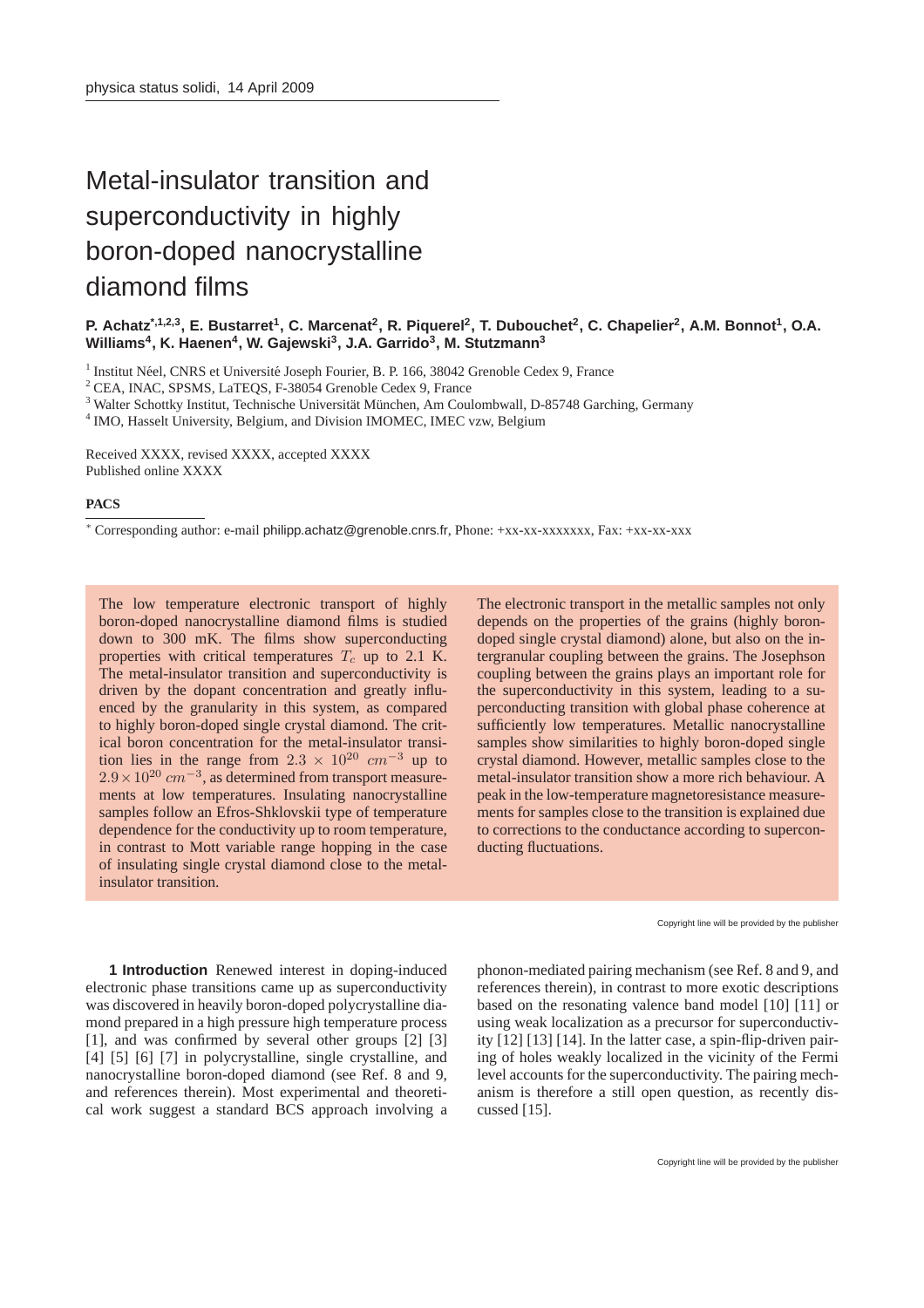However, in this paper we focus on the metal-insulator transition in highly boron-doped nanocrystalline diamond (B:ncd) thin films, clearly showing the influence of the dopant concentration and of the granular structure on the transport properties at low temperatures. A comparison is presented with respect to highly boron-doped single crystalline diamond [17]. Tuning the microscopic parameters, a granular metallic material can vary from a relatively good metal to an insulator, depending on the strength of electron tunneling coupling between conducting grains. Superconductivity is confirmed to occur at low temperatures in metallic nanocrystalline diamond.

**2 Experimental** Nanocrystalline diamond films have been prepared using microwave plasma-enhanced chemical vapor deposition (MPCVD) from a hydrogen-rich gas phase, with  $CH_4/H_2 \leq 4$  %. Boron-doping was achieved by adding trimethylboron to the gas phase with molar concentrations  $B/C$  reaching 10000 ppm (see Tab. 1). The quartz substrate (suitable for transport measurements) were either prepared by mechanical polishing (Bmec prefix) or by ultrasonic seeding (Bus prefix) with a monodisperse solution of nanodiamond particles, in order to provide a high density of nucleation sites for film growth [18]. The substrate temperature was maintained at 700 °C, while the total pressure and input power were varied between 30 to 40 Torr and 2500 to 3500 W, respectively. The typical sample thickness is about 200 nm, with grain sizes of about 150 nm.

A van der Pauw geometry has been used for the measurements of resistivities and Hall coefficients. Care was taken to measure in the ohmic range. The Hall effect was measured at room temperature switching the magnetic field between +1.8 T and -1.8 T. From room temperature down to 360 mK, electrical resistivity measurements were performed using a Quantum Design Physical Properties Measurements System. A four terminal configuration for the contacts has been used. In the same setup, magnetoresistance measurements were performed with perpendicular fields up to 8 T. A dilution fridge was used at lower temperatures with perpendicular fields up to 14 T. Micro-Raman backscattering studies have been performed at room temperature using a HeCd cw laser (325 nm) and a x 40 objective, with a resolution of about  $\bar{5}$  cm<sup>-1</sup>. A liquid nitrogen cooled CCD was used for signal collection. Atomic Force Microscopy has been used in tapping mode with a tip consisting of a carbon nanotube. The boron concentration  $n_B$ has been deduced from Secondary Ion Mass Spectroscopy (SIMS) depth profiles of <sup>11</sup>B<sup>-</sup>, <sup>12</sup>C<sup>-</sup>, and <sup>11</sup>B<sup>12</sup>C<sup>-</sup> ions.

**3 Results and Discussion** The UV-Raman spectra shown in Fig. 1 display the presence of the D and G peaks [19], originating from  $sp^2$ -bonded carbon in the grain boundaries, as well as the central phonon line at  $1332$   $cm^{-1}$  of diamond. With increasing doping a shift of the central phonon line to lower energies and a clear Fano



Figure 1 UV-Raman spectra (325 nm) display the central phonon line at 1332  $cm^{-1}$  of diamond, shifting to lower energies with increasing boron doping. A clear Fano resonance can be seen. In addition, the D and G peaks, originating from  $sp^2$ bonded carbon in the grain boundaries are also visible.

resonance can be seen, as already reported in highly borondoped single crystalline, polycrystalline, and nanocrystalline diamond [7] [20] [21] [22] [23].

Fig. 2 shows a typical AFM image  $(0.5 \mu m \times 1 \mu m)$  of a boron-doped nanocrystalline diamond sample. The images have been taken using a carbon nanotube as AFM tip. Note that the topological structure measured in height is not as detailed as the information obtained from the phase image. The typical sample thickness is about 200 nm, with grain sizes about 150 nm. The grain size does not depend on the dopant concentration [24].

Fig. 3 shows the room temperature conductivity as a function of the free carrier concentration as determined from room temperature Hall effect measurements for several boron-doped nanocrystalline diamond thin films with boron concentrations (SIMS) in the range from  $9.7 \times 10^{16}$  cm<sup>-3</sup> up to  $3.0 \times 10^{21}$  cm<sup>-3</sup> (see Tab. 1). A strong increase of almost 10 orders of magnitude from  $10^{-8}$   $(\Omega cm)^{-1}$  up to 75  $(\Omega cm)^{-1}$  already indicates a transition from insulating to metallic samples. Compared to the room temperature conductivity of heavily boron-doped single crystal diamond , boron-doped nanocrystalline diamond films have substantially lower conductivities in the high doping range (one order of magnitude) [17] [23] . High temperature transport measurements on weaklydoped nanocrystalline diamond films reveal an activation energy of about 390 meV [24], and, thus, indicate substitutional incorporation of boron in these films (see Ref. 18 and references therein). Assuming full ionization at very high doping levels, the difference between the Hall carrier concentration and the boron concentration as determined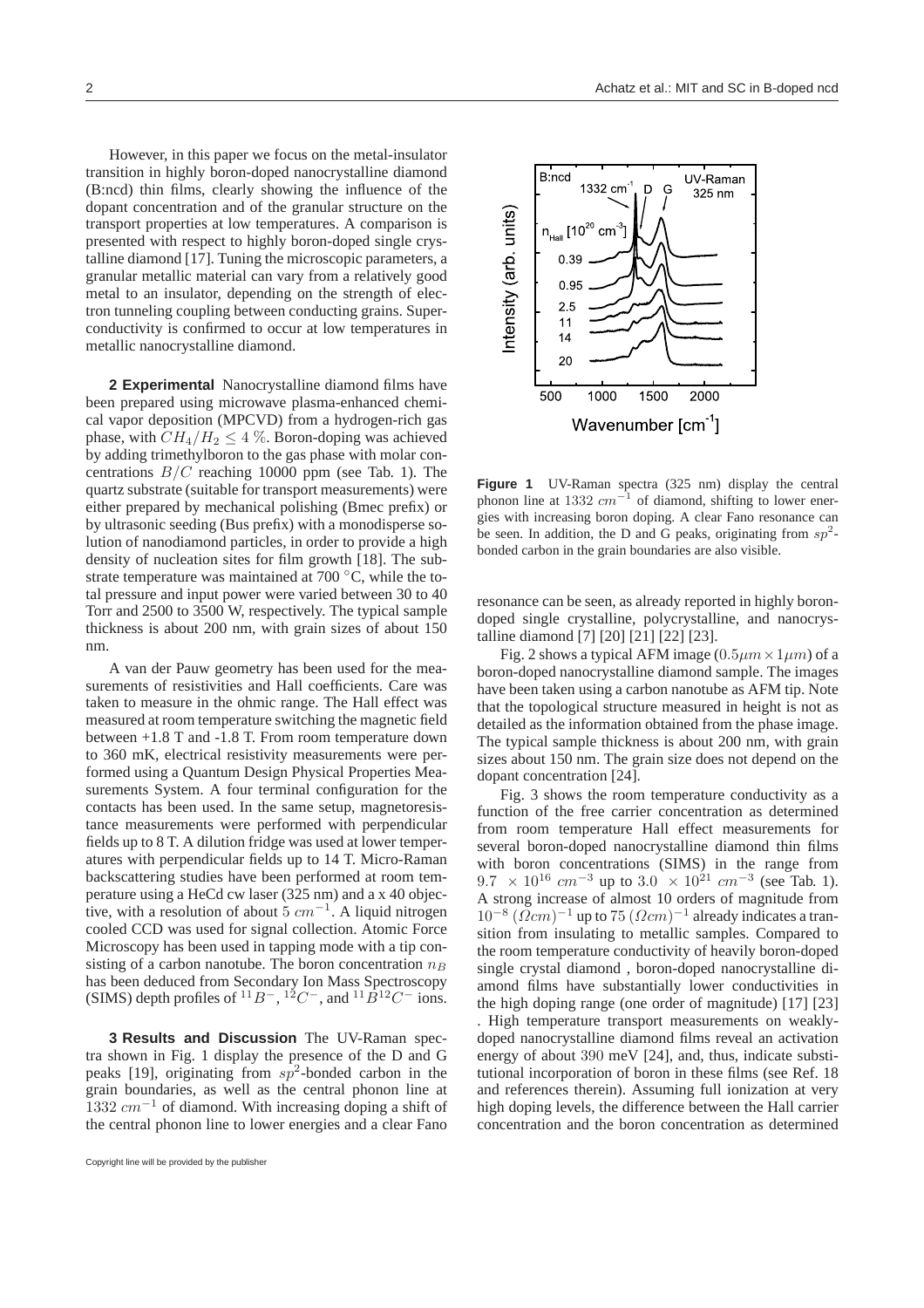

**Figure 2** Typical AFM image taken with a carbon nanotube tip of a nanocrystalline diamond sample with grain size of about 100 nm. Note that the topological structure is better revealed in (b) the phase rather than (a) the height.

| Sample $[TMB]$       | $n_{Hall,300K}$                | B                              | $\sigma_{300K}$                         |
|----------------------|--------------------------------|--------------------------------|-----------------------------------------|
| ppm                  | $\lceil cm^{-3} \rceil$        | $\lfloor cm^{-3} \rceil$       | $\lceil \Omega^{-1}$ cm <sup>-1</sup> ] |
| Bus()                | $<10^{15}\,$                   | $9.7 \cdot 10^{16}$            | $1.5 \cdot 10^{-8}$                     |
| Bmec <sub>50</sub>   | $1.2 \cdot 10^{16}$            |                                | $3.4 \cdot 10^{-3}$                     |
| Bmec150              | $7.0 \cdot 10^{15}$            | $2.4 \cdot 10^{19}$            | $2.4 \cdot 10^{-3}$                     |
| Bus20                | $7.0 \cdot 10^{18}$            |                                | 0.25                                    |
| Bus100               | $9.5 \cdot 10^{19}$            | $\qquad \qquad -$              | 0.30                                    |
| Bmec2500             | $3.9 \cdot 10^{19}$            | $2.3 \cdot 10^{20}$            | 0.8                                     |
| <b>Bus1000</b>       | $2.5 \cdot 10^{20}$            | $2.9 \cdot 10^{20}$            | 6.2                                     |
| Bmec <sub>5000</sub> | $5.6 \cdot 10^{20}$            | $1.3 \cdot 10^{21}$            | 21.7                                    |
| <b>Bus3000</b>       | $1.1 \cdot 10^{21}$            | $1.3 \cdot 10^{21}$            | 29.3                                    |
| <b>Bus4000</b>       |                                | $3.0 \cdot 10^{21}$            | 34.9                                    |
| <b>Bus4500</b>       | $1.1 \cdot 10^{2\overline{1}}$ | $1.8 \cdot 10^{2\overline{1}}$ | 63.3                                    |
| <b>Bus10000</b>      | $1.4 \cdot 10^{21}$            |                                | 55.2                                    |
| <b>Bus6660</b>       | $2.0 \cdot 10^{21}$            | $2.7 \cdot 10^{21}$            | 75.8                                    |
| <b>Bus5000</b>       | $2.4 \cdot 10^{21}$            | $\qquad \qquad -$              | 72.2                                    |

**Table 1** The samples are designated after the seeding procedure on the substrate before growth and the boron concentration in the gas phase during growth in ppm. The carrier concentration and the conductivity as determined from Hall and van der Pauw measurements taken at room temperature, as well as the results of SIMS measurements are summarized. Sample Bus0 showed no detectable Hall effect.

by SIMS (see Tab. 1) indicates the compensating effects of the grain boundaries. For heavily boron-doped single crystal diamond, the Hall carrier concentration gives values up to ten times higher than the boron concentration measured by SIMS [17] which is not yet fully understood.

The temperature dependence of the normalized resistance  $\rho/\rho(300K)$  in the range 300 K down to 350



 $\left[\text{cm}^{-3}\right]$   $\left[\text{cm}^{-3}\right]$   $\left[\Omega^{-1}\text{cm}^{-1}\right]$   $10^{-8}$   $(\Omega \text{cm})^{-1}$  up to 75  $(\Omega \text{cm})^{-1}$ , already indicates the transi-**Figure 3** Room temperature conductivity as a function of the free carrier concentration, as determined from room temperature Hall effect measurements, shown for several boron-doped nanocrystalline diamond thin films with boron concentrations (SIMS) in the range from  $9.7 10^{16} cm^{-3}$  up to  $3.0 10^{21} cm^{-3}$  (see Tab. 1). The strong increase of the conductivity with boron doping, from tion from the insulating to the metallic samples.

mK is shown in Fig. 4 (a) for several samples. In contrast to the minimum resistivity observed in single crystal diamond at intermediate temperatures [17], the resistivity of nanocrystalline diamond increases with decreasing temperature [24]. The highly doped samples with  $n_B \geq 1.3 \times 10^{21} cm^{-3}$  (see Tab. 1) also show superconductivity with a critical temperatures of about  $T_c = 2.1 K$ (Samples Bus1000 and Bme5000 behaved like a disordered metal, but showed no superconductivity down to 350 mK). Fig. 4 (b) shows a zoom of the normalized resistance  $R/R(300K)$  for sample Bus5000, compared to the diamagnetic response obtained from a.c. susceptibility measurements. The onset of diamagnetic screening corresponds to the transition to zero resistance, clearly indicating the bulk nature of superconductivity in highly boron-doped nanocrystalline diamond. The critical boron concentration  $n_c$  for the metal-insulator transition lies in the range from  $2.3 \times 10^{20} \text{ cm}^{-3}$  up to  $2.9 \times 10^{20} \text{ cm}^{-3}$ , in good agreement with what was found for single crystal and polycrystalline diamond (see Ref. 8 and 9, and references therein). As will be shown below, the metal-insulator transition is due to the increasing doping within the grains. For metallic samples close to the transition, the granular nature is becoming important, reflected by the intergranular coupling between metallic grains.

Fig. 5 (a) shows the temperature dependence of the normalized conductivity for the weakly-doped samples Bus100 and Bmec2500, which are close to the metalinsulator transition. A Efros-Shklovskii (ES) type of hopping dependence is observed over a remarkably wide range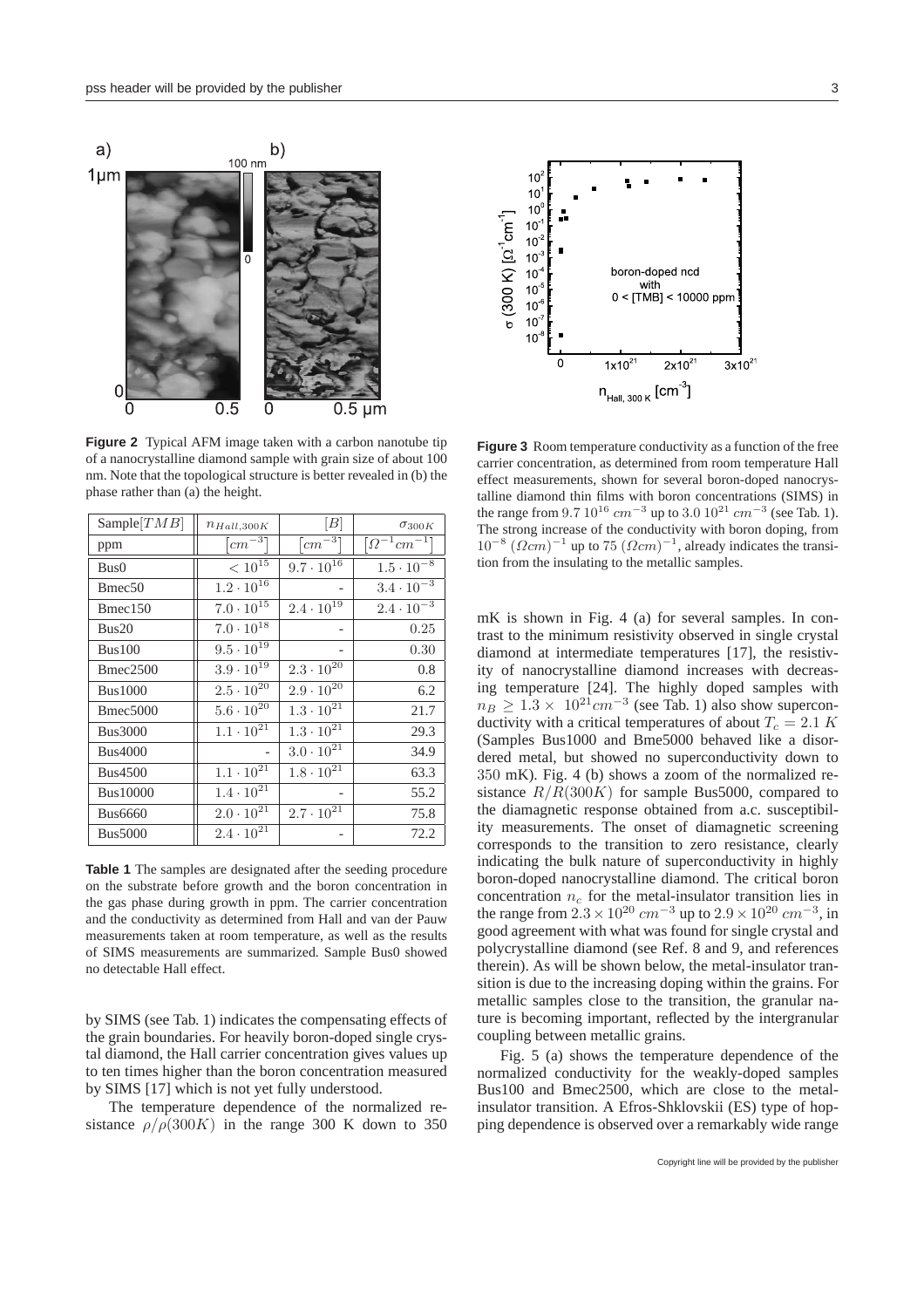

**Figure 4** (a) Temperature dependence of the normalized resistance  $\rho/\rho(300K)$  from 300 K down to 350 mK. Highly doped samples with  $n_B \ge 1.3 \cdot 10^{21}$  cm<sup>-3</sup> show superconductivity with a critical temperatures of about  $T_c = 2.1 K$ ; (b) Zoom of the normalized resistance  $R/R(300K)$  for sample Bus5000, compared to the diamagnetic response obtained from a.c. susceptibility measurements. The onset of diamagnetic screening corresponds to the transition to zero resistance.

of temperatures, from 300 K down to 20 K. The exponential decrease of conductivity with decreasing temperature is typically seen on the insulating side of disordered materials such as heavily doped semiconductors. The interplay between thermal activation and tunneling processes leads to hopping transport [25] [26], characterized by a stretched exponential temperature dependence of the conductivity following

$$
\sigma(T) = \sigma_0 \exp\left[-\left(\frac{T_0}{T}\right)^m\right]
$$
 (1)

with m depending on the hopping mechanism. For nearestneighbour hopping (NNH) m equals unity for simple activated behaviour [27], whereas  $m = 1/4$  in the case of variable range hopping (VRH), as predicted by Mott [28]. Taking into account that Coulomb interaction leads to a reduction of the single-particle density of states near the Fermi energy and, thus, to an opening up of the so-called Coulomb gap, the hopping mechanism is called Efros-Shklovskii VRH with  $m = 1/2$  instead of  $m = 1/4$  [29] [30] [31]. The Coulomb interaction plays an important role at low temperatures, and the crossover from Mott VRH to ES-hopping should be observed below a certain critical temperature. As shown in Fig. 5 (b) for highly borondoped single crystal diamond, insulating samples close to the metal-insulator transition exhibit Mott VRH and no crossover to Efros-Shklovskii VRH could be seen, probably due to the decrease of the  $T_0$  value when approaching the metal-insulator transition. A crossover from Mott

**Figure 5** (a) Temperature dependence of the normalized conductivity for the weakly doped samples Bus100 and Bmec2500, following a Efros-Shklovskii hopping over a wide range of temperatures. The  $T_0$  values of both samples are indicated; (b) The temperature dependence of the conductivity of highly boron-doped single crystal diamond follows a Mott variable range hopping dependence.

VRH to Efros-Shklovskii VRH has recently been reported by Tshepe et al. in boron-ion-implanted films [16] as well as by Sato et al. in a lower-doped single crystal diamond [32]. The theoretical value of  $T_{0,ES}$  for Efros-Shklovskii VRH in Eq. 1 is given by

$$
T_{0,ES} = \frac{e^2 \beta}{4\pi k_B \epsilon_0 \epsilon_r \xi}
$$
 (2)

with  $\epsilon_r$  the relative permittivity and  $\xi$  the localization length (decay length of wave function for isolated impurity atoms). The coefficient  $\beta$  is equal to 2.8 according to Shklovskii [26] or equal to 0.57 according to Adkins [33]. Taking  $\epsilon_r = 5.7$ ,  $\beta = 2.8$ , and  $\xi = 0.3$  nm as the effective Bohr radius of the boron acceptor in diamond [34], one obtains for  $n \ll n_c$   $T_{0,ES} = 2.7 \times 10^4$  K. From the fit of the low temperature transport data of the low doped samples Bus100 and Bmec2500 we find  $T_{0,ES}$ values of the order of  $3000 \text{ K}$  (see Fig. 5 (a)), which is a factor of 9 smaller than the theoretically predicted value. A discrepancy of a factor 5 can be explained by the choice of the value  $\beta$ . Another possibility is the scaling of  $T_{0,ES}$ when approaching the metal-insulator transition[16], or a temperature-induced smearing of the Coulomb gap [35] [36].

An Efros-Shklovskii hopping conductivity over a wide range of temperatures has also been found in metallic and semiconducting granular arrays [37] [38] [39] [40] [41] [42] [43]. Multiple cotunneling processes can account for Efros-Shklovskii-like variable range hopping in granular

Copyright line will be provided by the publisher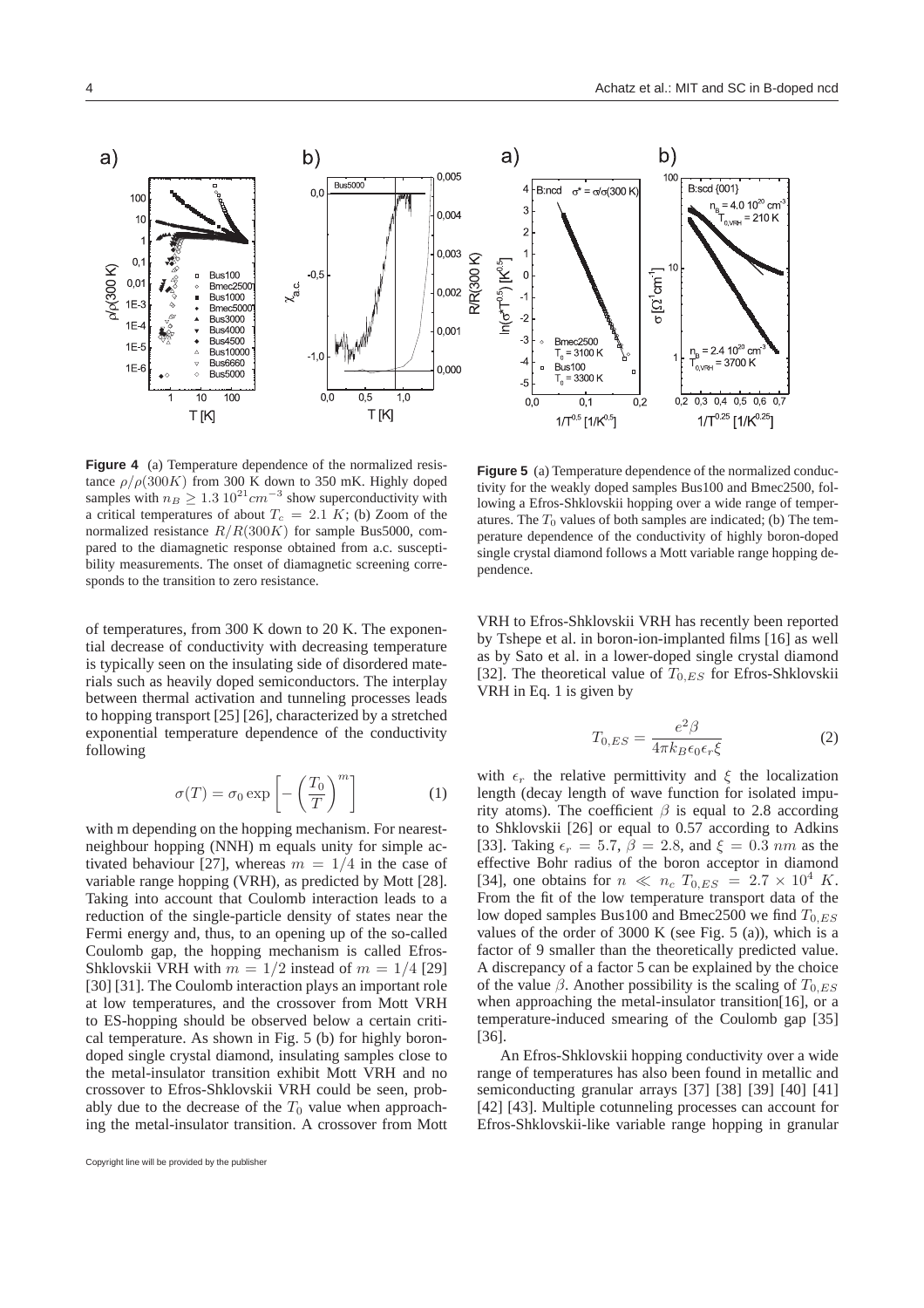metal arrays with weak intergrain coupling [43] [44] [45] [46]. For quantum dot arrays, random charging of dots and long range Coulomb interactions create a soft Coulomb gap [47].

A granular material is characterized by several physical quantities: the dimensionless intragranular conductance  $q_0$ , the intergranular (tunneling) conductance  $g^{-1}$ , the charging energy  $\widetilde{E}_c = e^2/4\pi k_B \epsilon_0 \epsilon_r d$  (d is the grain size), and the mean level spacing  $\delta = (\nu V)^{-1}$  ( $\nu$  is the density of states and V the volume of the grain) [44]. In the limit  $g \ll g_0$ one obtaines a "granular system", whereas the case  $g \sim g_0$ can be interpreted as a homogeneously disordered system. Metallic transport is expected in samples with  $q > q_c$ , whereas samples with  $g < g_c$  show insulating behaviour. This corresponds to a situation with metallic grains, either with strong or weak intergrain coupling, respectively. The critical conductance  $g_c$  is related to  $E_c$  and  $\delta$  as

$$
g_c = (1/2\pi D)\ln(E_c/\delta)
$$
 (3)

where D is the dimensionality [44]. For a grain size  $d \approx 150$  nm and a typical density of states  $\nu$  $10^{20} eV^{-1}$ cm<sup>-3</sup> one gets  $E_c \approx 20K$  and  $\delta \approx 1mK$ . One could expect two-dimensional effects, as the grain size is of the same order of magnitude as the thickness and, thus,  $g_c \approx 0.52$  or  $g_c \approx 0.77$  for a three-dimensional or two-dimensional system. These estimates lie between the values of conductances for samples Bus100 and Bus1000 (see Tab. 1). This is in good agreement with the criterion of effective activation energy used above to determine the metal-insulator transition in this material [24]. One more energy parameter has to be added if the constituent grains are made of a superconductor material: the superconducting gap  $\Delta$  of the material of a single grain. Global macroscopic superconductivity can be obtained, depending on the interplay between Josephson coupling J and grain charging Coulomb energy  $E_c$ .

As already mentioned above, for  $g < g_c$  insulating behaviour is predicted following an Efros-Shklovskii variable range hopping, which is observed in nanocrystalline diamond over a wide temperature range (see Fig. 5 (a)). An estimate of the localization length  $\xi$  from the experimentally determined  $T_0$  values gives  $\xi \approx 1$  nm, which is much smaller than the typical grain size. Therefore, an interpretation as granular metallic system with weak intergranular coupling, leading to an insulating behaviour, is not applicable in our case. However, as will be shown below, the granular character plays an important role for metallic nanocrystalline diamond samples close to the metal-insulator transition. The well-controlled growth of nanocrystalline diamond opens a way to study the above mentioned insulating behaviour of a metallic granular system. The doping concentration controls the intragranular



**Figure 6** (a) Logarithmic temperature dependence of the normalized conductivity for several highly doped samples as expected for a granular metal  $(T \text{ in units of Kelvin})$ ; (b) Magnetoresistance of sample Bus4000 at several constant temperatures, revealing regions with negative and positive magnetoresistance, respectively. Inset shows a zoom in of the same graph.

conductance, whereas other growth parameters (e.g. nucleation density) determine the intergranular coupling.

For samples with  $g > g_c$ , several contributions to the conductivity can be seen, depending on the temperature range (see Ref. 42 and references therein). For temperatures  $T > \Gamma(T = q\delta)$  can be interpreted as the width of the smearing of the energy levels in the grains), one should find a logarithmic temperature dependence (for two- as well as three-dimensional systems) of the conductivity[44]:

$$
\sigma_T = \sigma_0 \left( 1 - \frac{1}{\pi z g} \right) \ln \left[ \frac{gE_c}{T} \right] = a + bh(T) \tag{4}
$$

with z the coordination number of the arbitrary periodic lattice  $(E_c)$  taken in Kelvin, or T in units of Kelvin).

This logarithmic temperature dependence of the conductivity has been reported for several granular metallic systems [39] [48] [49] [50] [51]. As can be seen in Fig. 6 (a), some of the nanocrystalline samples show a logarithmic temperature dependence at low temperatures. Highly conducting samples show a crossover to superconducting behaviour (not shown in Fig. 6 (a)). The temperature at which the deviation from the logarithmic temperature dependence takes place increases with doping. Electronelectron interaction is responsible for the logarithmic temperature dependence. Interactions with phonons leads to a power law dependence at higher temperatures. As discussed below, no clear logarithmic temperature dependence can be seen for more highly doped samples.

Fig. 6 (b) shows the magnetoresistance of sample Bus4000 at several constant low temperatures in the range

Both  $g_0$  and  $g$  dimensionless conductance (corresponding to one spin component) and measured in the units of the quantum conductance  $e^2/\hbar$ :  $g = G/(2e^2/\hbar)$  with G the conductance  $([G] = \Omega^{-1}).$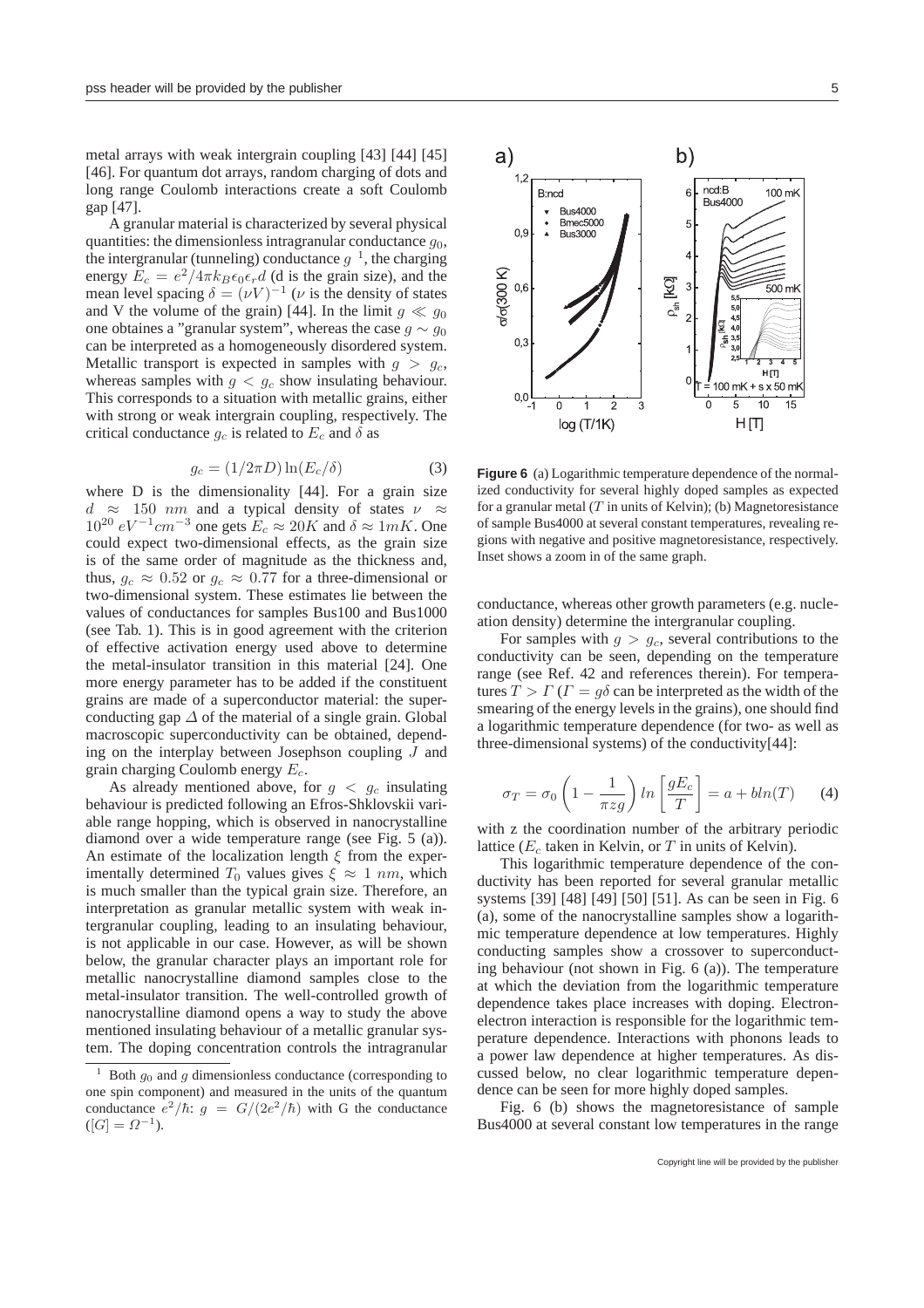from 100 up to 500 mK and with perpendicular fields up to 14 T. Extremely strong magnetic fields destroy the bulk superconductivity (superconductivity of single grains). The positive magnetoresistance in the high-field limit resembles the behaviour seen in metallic single crystal and nanocrystalline diamond films [7] [23]. A region with negative magnetoresistance is found when decreasing the magnetic field. Superconducting behaviour is found at sufficiently weak magnetic fields, a qualitative similar behaviour has been reported in other granular systems [40] [53] [54].

The physics of granular metallic systems with weak intergranular coupling has been summarized recently by Beloborodov et al. [44]. Hereby, the negative magnetoresistance of a granular metal can be explained by the suppression of the density of states (DOS) due to superconducting fluctuations [55]. As layed out in Ref. [56], the theory of superconducting fluctuations near the transition into the superconduting state was developed long ago. The formation of a new transport channel via nonequilibrium Cooper pairs leads to the so-called Aslamazov-Larkin contribution  $\delta \sigma_{AL}$ ) [57]. Coherent scattering of electrons forming a Cooper pair on impurities gives rise to the Maki-Thompson contribution  $\delta \sigma_{MT}$  [58] [59]. Both of these corrections enhance the conductivity, therefore leading to a positive magnetoresistance. However, a fluctuational gap in the oneelectron spectrum is opening up due to the formation of nonequilibrium Cooper pairs [60]. This suppression of the density of states has been shown to lead to a correction of the conductivity  $\delta \sigma_{DOS}$  [55]. Beloborodov et al. has shown that in a granular systems the DOS correction plays a very important role [55] [61], whereas in conventional superconductors  $\delta \sigma_{AL}$  and  $\delta \sigma_{MT}$  are more important than  $\delta \sigma_{DOS}$ . This contribution to the conductivity  $\delta \sigma_{DOS}$  is negative. Its absolute value decreases with increasing magnetic field, thus leading to the negative magnetoresistance which is seen for sample Bus4000 in Fig. 6 (b).

One should keep in mind that for sample Bus4000 g is close to one, approaching the quantum resistance  $R_0 = h/(2e)^2 \approx 6.4k\Omega$  for which a superconductorinsulator transition is expected. In this case, similar behaviours of the magnetoresistance have been reported [62] [63] [64]. The origin of such a transition is still under debate. Some theories claim that it may be understood in terms of Cooper-pair scattering out of the superconducting condensate into a Bose-glass [65] [66], others claim that a percolation description of the superconductor-insulator transition is more adequate [67]. Hereby global superconductivity is destroyed by breaking up the weak links between the superconducting grains (Josephson junctions) at low magnetic fields. At strong magnetic fields even the superconductivity in the grains is broken. The negative magnetoresistance is due to the increasing number of accessible states for normal transport in the phase space [67].



**Figure 7** (a) Magnetoresistance for sample Bus6660 at several constant temperatures; (b) similar to results obtained on equivalent heavily boron-doped single crystal diamond films. For sample Bus6660  $q \approx q_0 \gg 1$  holds and the properties are not very different from those of the bulk superconductor; (c) Phase diagram obtained from temperature sweeps at constant magnetic field and magnetic field sweeps at constant temperature indicate a critical magnetic field  $H_{c2}$  of about 2.5 T comparable to values obtained in single crystal material.

Fig. 7 (a) shows the magnetoresistance for sample Bus6660 at several constant temperatures. With increasing magnetic field superconductivity is broken, the onset is shifted to lower magnetic field values with increasing temperature. This behaviour is quantitativly similar to results obtained on equivalent heavily boron-doped single crystal diamond films, as shown for a highly boron-doped single crystal {111} diamond sample in Fig. 7 (b). Fig. 7 (c) shows the phase diagram  $H_{c2}(T)$  a critical magnetic field of about  $2.5$  T is estimated, similar to single crystal diamond in the same doping range. Moreover, the temperature dependence of the conductivity at low temperatures of highly boron-doped nanocrystalline diamond films (not shown here) can be explained by localization effects and electron-electron interactions typical for disordered metals (see Ref. 50 and references therein), following

$$
\sigma_T = \sigma_0 + A \times T^{1/2} + B \times T^{p/2} \tag{5}
$$

where p is an index depending on the scattering mechanism [52], and  $\sigma_0$  the finite conductivity extrapolated to zero

Copyright line will be provided by the publisher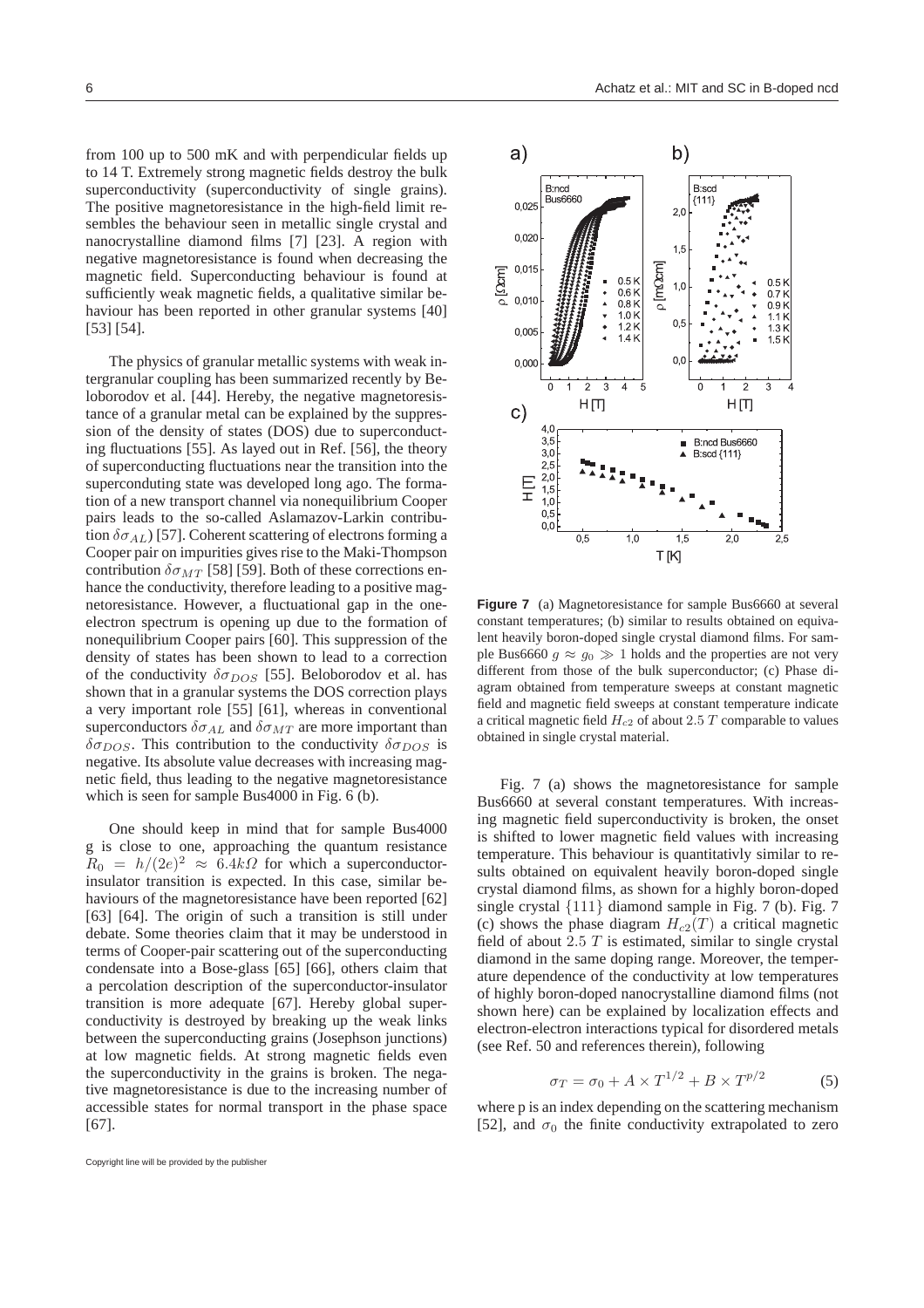temperature, similar to single crystal diamond [17]. One possibility is that the intergranular conductance  $g$  increases with doping. Therefore, one reaches  $q \sim q_0$ , and these samples should be treated as a homogeneously disordered system which explains the similarities in the electronic transport properties of highly boron-doped nanocrystalline and single crystal diamond films.

**4 Conclusion** We report on the metal-insulator transition in highly boron-doped nanocrystalline diamond films. Low temperature transport measurements suggest that metallic nanocrystalline diamond follows dependencies for the conductivity typical for a granular system with metallic grains and strong or low intergranular coupling. On the insulating side of the transition, consisting of connected insulating grains, Efros-Shklovskii-like variable range hopping was observed, while on the metallic side a logarithmic temperature dependence of the conductivity was found. The granular structure influences the superconducting properties and the magnetoresistance in highly boron-doped nanocrystalline diamond films. Tuning the microscopic parameters leads to rich behaviour and similarities to the superconductor-insulator transition are pointed out, explained on the basis of superconducting fluctuations and the importance of granularity.

**Acknowledgements** An acknowledgement may be placed at the end of the article.

## **References**

- [1] E.A. Ekimov, V.A. Sidorov, E.D. Bauer, N.N. Mel'nik, N.J. Curro, J.D. Thompson, and S.M. Stishov, Nature **428**, 542 (2004).
- [2] Y. Takano, M. Nagao, L. Sakaguchi, M. Tachiki, T. Hatano, K. Kobayashi, H. Umezawa, and H. Kawarada, Appl. Phys. Lett. **85**, 2851 (2004).
- [3] K. Winzer, D. Bogdanov, and Ch. Wild, Physcia C **432**, 65 (2005).
- [4] E. Bustarret, J. Kacmarcik, C. Marcenat, E. Gheeraert, C. Cytermann, J. Marcus, and T. Klein, Phys. Rev. Lett. **93**, 237005 (2004).
- [5] V.A. Sidorov, E.A. Ekimov, S.M. Stishov, E.D. Bauer, and J.D. Thompson, Phys. Rev. B **71**, 060502(R) (2005).
- [6] Z.L. Wang, Q. Luo, L.W. Liu, C.Y. Li, H.X. Yang, H.F. Yang, J.J. Li, X.Y. Lu, Z.S. Jin, L. Lu, and C.Z. Gu, Diam. Rel. Mat. **15**, 659 (2006).
- [7] M. Nesládek, D. Tromson, C. Mer, P. Bergonzo, P. Hubik, and J.J. Mares, Appl. Phys. Lett. **88**, 232111 (2006).
- [8] E. Bustarret, P. Achatz, B. Sacépé, C. Chapelier, C. Marcenat, L. Ortga, and T. Klein, Phil. Trans. R. Soc. A **366**, 267 (2008).
- [9] E. Bustarret, phys. stat. sol. (a) **205** 997 (2008).
- [10] G. Baskaran, cond-mat/0404286 (unpublished).
- [11] G. Baskaran, Sci. Tech. Adv. Mat. **7**, S49 (2006).
- [12] J.J. Mares, P. Hubík, M. Nesládek, D. Kindl, and J. Kristofik, Diam. Rel. Mat. **15**, 1863 (2006).
- [13] J.J. Mares, M. Nesládek, P. Hubík, D. Kindl, and J. Kristofik, Diam. Rel. Mat. **16**, 1 (2007).
- [14] J.J. Mares, M. Nesládek, P. Hubík, and J. Kristofik, Diam. Rel. Mat. **16**, 921 (2007).
- [15] J.J. Mares, P. Hubík, J. KristofikM, and Nesládek, Sci. Technol. Adv. Mater. **9**, 044101 (2008).
- [16] T. Tshepe, C. Kasl, J.F. Prins, and M.J.R. Hoch, Phys. Rev. B **70**, 245107 (2004).
- [17] T. Klein, P. Achatz, J. Kacmarcik, C. Marcenat, F. Gustafsson, J. Marcus, E. Bustarret, J. Pernot, F. Omnes, Bo E. Sernelius, C. Persson, A. Ferreira da Silva, and C. Cytermann, Phys. Rev. B **75**, 165313 (2007).
- [18] O.A. Williams, O. Douhéret, M. Daenen, K. Haenen, E. Osawa, and M. Takahashi, Chem. Phys. Lett. **445**, 255 (2007).
- [19] A.C. Ferrari and J. Robertson, Phys. Rev. B **61**, 14095 (2000).
- [20] P. Gonon, E. Gheeraert, A. Deneuville, F. Fontaine, L. Abello, and G. Lucazeau, J. Appl. Phys. **78**, 7059 (1995).
- [21] J.W. Ager, W. Walukiewicz, M. McCluskey, M.A. Plano, and M.I. Landstrass, Appl. Phys. Lett. **66**, 616 (1995).
- [22] Y. Wang, H. Li, Z. Lin, and K. Feng, Jpn. J. Appl. Phys. **39**, 2795 (2000).
- [23] E. Bustarret, E. Gheeraert, and K. Watanabe, phys. stat. sol. (a) **199**, 9 (2003).
- [24] W. Gajewski, P. Achatz, O.A. Williams, K. Haenen, E. Bustarret, M. Stutzmann, and J.A. Garrido, Phys. Rev. B **79**, 045206 (2009).
- [25] H. Fritzsche and M. Pollak, *Hopping and Related Phenomena* (World Scientific, Singapore, 1989).
- [26] B.I. Shklovskii and A.L. Efros, *Electronic Properties of Doped Semiconductors* (Springer-Verlag, Berlin, 1988).
- [27] A. Miller and E. Abrahams, Phys. Rev. **120**, 745 (1960).
- [28] N.F. Mott, J. Non-Cryst. Solids **1**, 1 (1968).
- [29] M. Pollak, Philos. Mag. **23**, 519 (1971).
- [30] A.L. Efros and B.I. Shklovskii, J. Phys. C **8**, L49 (1975).
- [31] A.L. Efros and B.I. Shklovskii, J. Phys. Solid State Phys. **9**, 2021 (1976).
- [32] T. Sato, K. Ohashi, H. Sugai, T. Sumi, K. Haruna, H. Maeta, N. Matsumoto, and H. Otsuka, Phys. Rev. B **61**, 12970  $(2000)$ .
- [33] C.J. Adkin, J. Phys.: Condens. Matter **1**, 1253 (1989).
- [34] A. T. Collins, *The Physics of Diamond* (IOS Press, Amsterdam, 1997).
- [35] I. Shlimak, M. Kaveh, R. Ussyshbin, V. Ginodman, S. D. Baranovskii, P. Thomas, H. Vaupel, and R. W. van der Heijden, Phys. Rev. Lett. **75**, 4764 (1995).
- [36] N. F. Mott and M. Kaveh, Adv. Phys. **34**, 329 (1985); 34, 367 (1985).
- [37] B. Abeles, P. Sheng, M.D. Coutts, and Y. Arie, Adv. Phys. **24**, 407 (1975).
- [38] T. Chui, G. Deutscher, P. Lindenfeld, and W.L. McLean, Phys. Rev. B **23**, 6172 (1981).
- [39] R.W. Simon, B.J. Dalrymple, D. Van Vechten, W.W. Fuller, and S.A. Wolf, Phys. Rev. B **36**, 1962 (1987).
- [40] A. Gerber, A. Milner, G. Deutscher, M. Karpovsky, and A. Gladkikh, Phys. Rev. Lett. **78**, 4277 (1997).
- [41] D. Yu, C. Wang, B.L. Wehrenberg, and P. Guyot-Sionnest, Phys. Rev. Lett. **92**, 216802 (2004).
- [42] H.E. Romero and M. Drndic, Phys. Rev. Lett. **95**, 156801 (2005).
- [43] T.B. Tran, I.S. Beloborodov, X.M. Lin, T.P. Bigioni, V.M. Vinokur, and H.M. Jaeger, Phys. Rev. Lett. **95**, 076806 (2005).